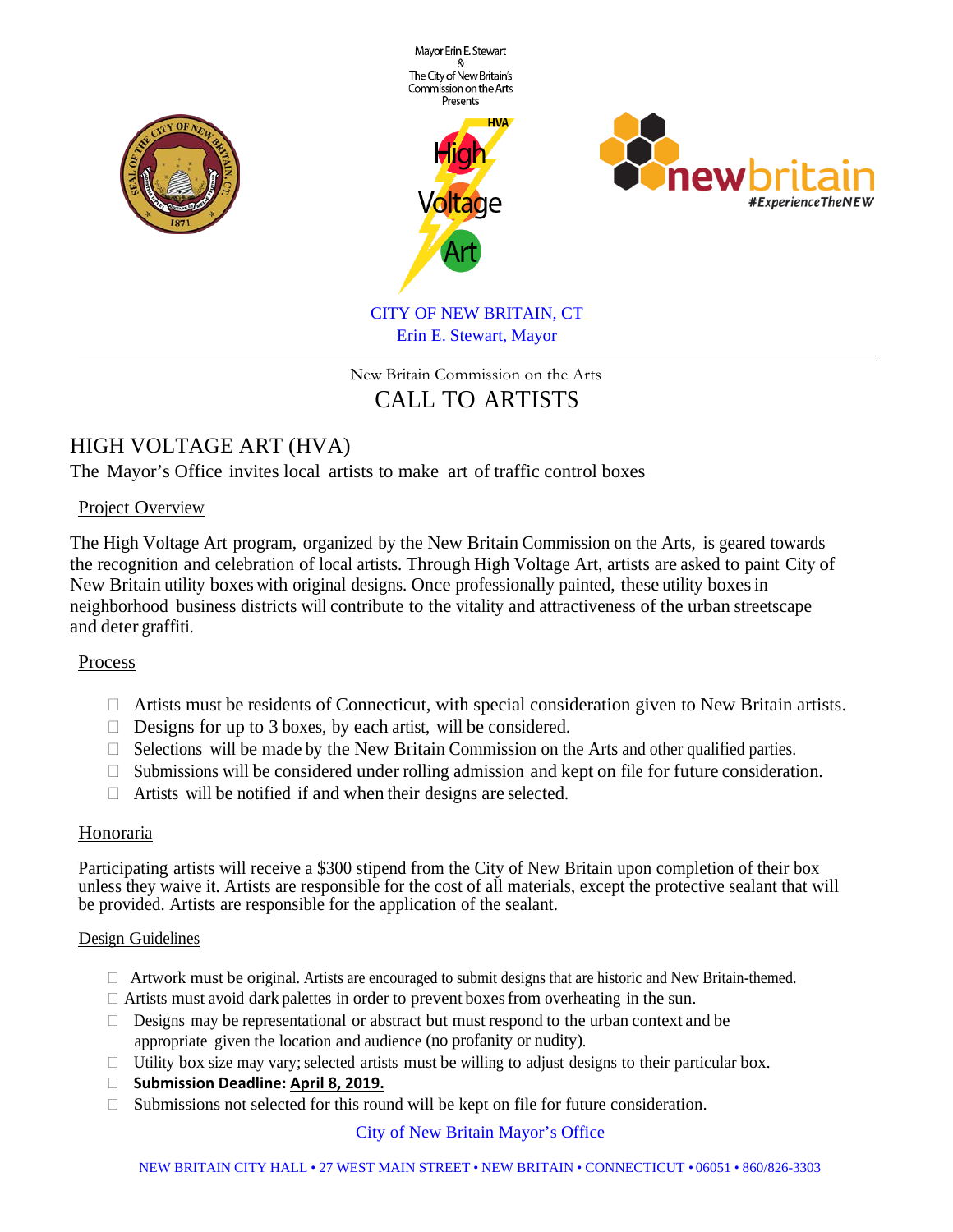| Please submit up to 3 designs                                                                        |    |                                                                                                                                                                                |
|------------------------------------------------------------------------------------------------------|----|--------------------------------------------------------------------------------------------------------------------------------------------------------------------------------|
| Email completed application and appendices:<br>Subject: "High Voltage Art"<br>dhuck@newbritainct.gov | Or | Mail completed application and appendices:<br>High Voltage Art<br>New Britain Commission on the Arts<br>27 West Main Street, Mayor's Office, Room 204<br>New Britain, CT 06051 |
| Artist or Organization Name:                                                                         |    |                                                                                                                                                                                |
|                                                                                                      |    |                                                                                                                                                                                |
| Neighborhood:                                                                                        |    |                                                                                                                                                                                |
| Mailing Address:                                                                                     |    |                                                                                                                                                                                |
| Phone:                                                                                               |    |                                                                                                                                                                                |
| Email:                                                                                               |    |                                                                                                                                                                                |
| Website URL:                                                                                         |    |                                                                                                                                                                                |

#### Application checklist

- $\Box$  Completed Application with artist signature (2 page form)
- $\Box$  Designs (up to 3), including color scheme and materials list (Appendix A)
- $\Box$  Artist statement of intent, description of concept and approach (Appendix B)
- $\Box$  Curriculum vitae (Appendix C, optional)

Please keep in mind the operational use of the boxes: hinges, vents, locks and keyholes cannot be painted over. Artists must avoid dark palettes in order to prevent boxes from overheating.

#### City of New Britain Mayor's Office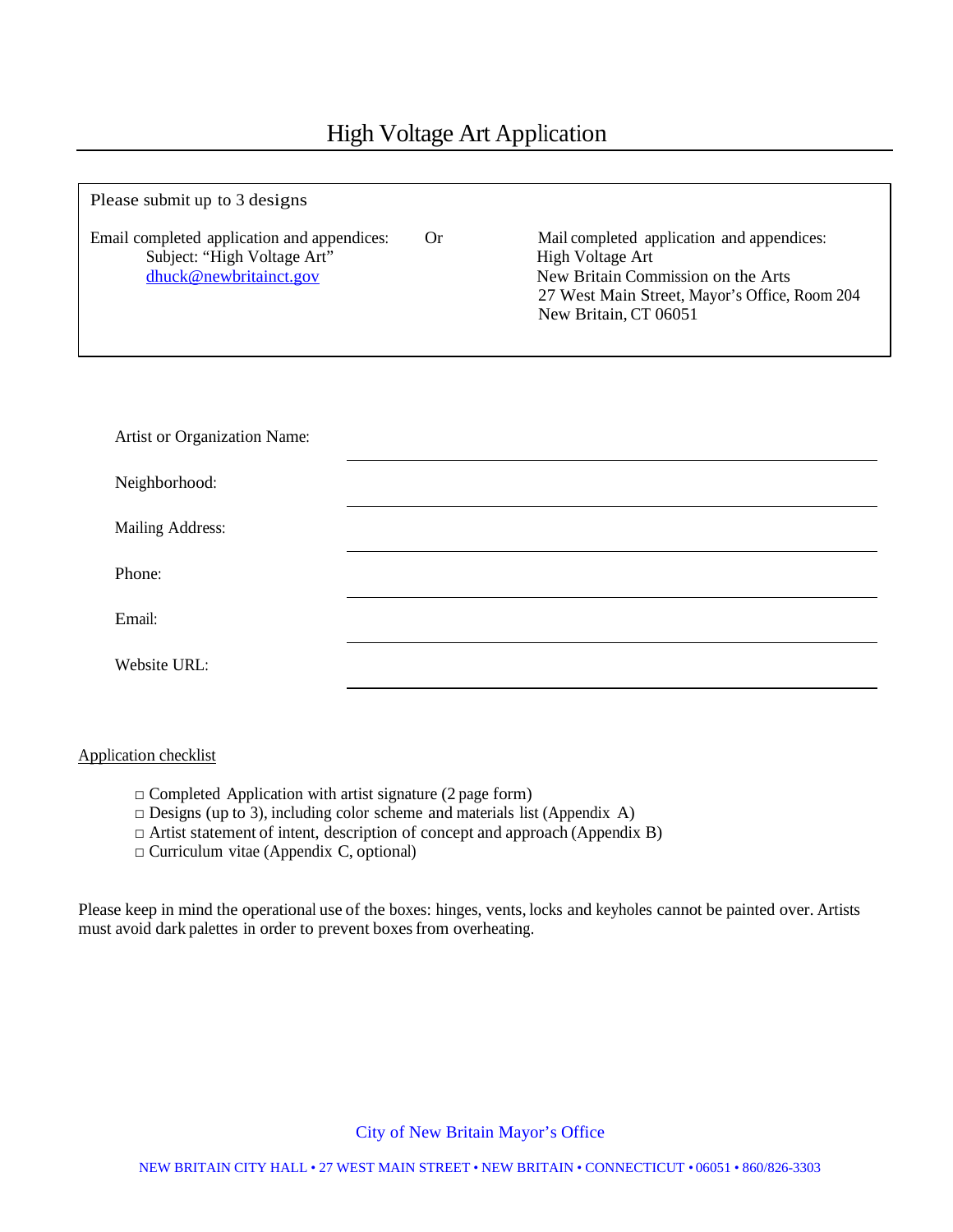#### Other items to consider

- $\Box$  Preferences for specific boxes and/or neighborhood will be considered but cannot be guaranteed.\*
- $\Box$  The utility boxes must be scraped, cleaned and primed before the artists begin painting. We suggest taping over functional areas and spaying automobile primer.
- $\Box$  Only durable materials may be used in the creation of the artwork. Artists must avoid dark palettes in order to prevent boxesfrom overheating in the sun.
- $\Box$  Artists must supply their own water.
- $\Box$  Drop cloths should be used at all times while painting.
- $\Box$  Applied paint must not interfere with the operation of the box's hinges, vents and locks, in addition to the legibility of any cautionary text on the box.
- $\Box$  Artists are responsible for protecting their work from the elements and possible vandalism with a protective varnish and coating of wax (Butcher's Wax may be applied manually and buffed to a finish.)
- $\Box$  Passage on the sidewalk for pedestrians must be at all times maintained. Blocking traffic or lanes of the street may only be done in coordination with project staff and City officials.

#### Terms of Agreement

All artists selected for High Voltage Art must agree to the following:

- $\Box$  The work submitted by the artist is original, solely owned by the artist and reproduction will not violate the rights of any third party. Since the artistic designs leading up to and including the final design and dimension of the artwork are unique, the artist shall not make any additional, exact duplicate reproductions of the final design and dimension, nor shall the artist grant to a third party, the right to replicate the artistic designs and dimensions of the artwork, without the written permission of the City.
- $\Box$  The accepted artwork developed under this contract shall be the exclusive property of the City of New Britain.
- $\Box$  The artist grants to the City of New Britain, an irrevocable license to make reproductions of the artwork and the final designs to be used in brochures, media, publicity and catalogs or other similar, publications.
- $\Box$  The artwork may be removed and/or destroyed at any time without notification of the artist to accommodate utility box replacement.

| I am willing to waive the stipend for all boxes I am applying to paint:                       |            | $\text{no}$ $\Box$ |
|-----------------------------------------------------------------------------------------------|------------|--------------------|
| I am willing to waive the stipend for additional boxes if I am granted a stipend for one box: | $ves \Box$ | $\text{no}$ $\Box$ |

I understand that the City of New Britain has the right to paint over my design if, in the future, the appearance deteriorates due to weather or vandalism.

Artist Signature Date

City of New Britain Mayor's Office Please contact David Huck (dhuck@newbritainct.gov) with questions.

*<sup>\*</sup> There are over 40 traffic light control boxes in New Britain that are eligible for this project. We will be completing specific areas on an ongoing, rolling, basis. Although you may not be selected for this first round, your proposal may be considered for future cycles.*